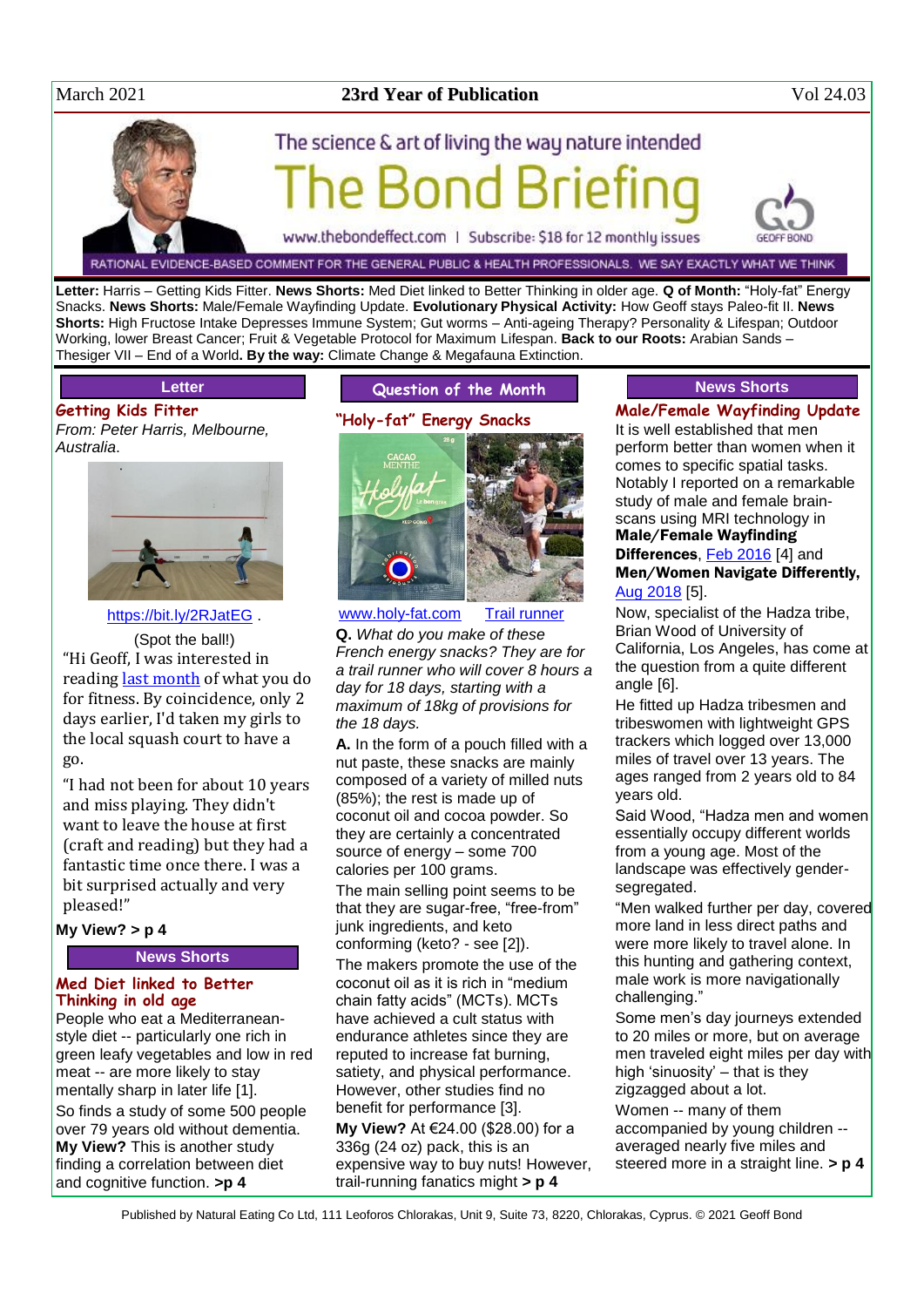# March 2021 The Bond Briefing Page 2 of 4

# **Evolutionary Physical Activity**

**How Geoff stays Paleo-fit II** *Continued from [last month:](http://www.naturaleater.com/newsletter-archive/NEWS-2021/NEWS-2021-02.pdf) The first priority is to get at least 30 minutes exposure to daylight in the morning* (see: Forager vs Modern Light **Exposure, [May 2018](http://www.naturaleater.com/newsletter-archive/NEWS-2018/NEWS-2018-05.pdf) [7].** 

So, without fail I go out for a little run of at least 30 minutes in the morning daylight. I slow jog for at least 1.5 miles (2.5 km) and usually mix in power-walking and short sprints (see 'Short, Intense Exercise', [Dec 2006](http://www.naturaleater.com/newsletter-archive/NEWS-2006/NEWS-2006-12.pdf) [8] & 'One Minute per Day', Dec [2005](http://www.naturaleater.com/newsletter-archive/NEWS-2005/NEWS-2005-12.pdf) [9].) Depending on terrain, I aim to get an average pace of at least 4 mph (6.5 km/hr).

On non-games days (see *[last month](http://www.naturaleater.com/newsletter-archive/NEWS-2021/NEWS-2021-02.pdf)*) I jog an additional 2 miles (3.5km) or so, making a total of 3 to 4 miles.

For all this activity I wear 'minimal' five toed Vibram 'barefoot' shoes. This is so that the joints,



muscles and https://bit.ly/3vgv3e tendons of my feet are kept in trim, just like nature intended. See

# Barefoot Running [Aug 2019](http://www.naturaleater.com/NEWSLETTER-ARCHIVE/NEWS-2019/news-2019-08.pdf) [10]

At least twice a week I include a route that has a hard hill climb and-or several storeys of steps. See [11]



## <http://bit.ly/2X0YP6p>

*Berns trail summit, Palm Springs [12]* During my annual California speaking tour based in Palm Springs, most of my running is actually hiking up and down the precipitous trails made by bighornsheep through the local hills (see: Geoff's Health Status [Dec 2010](http://www.naturaleater.com/newsletter-archive/NEWS-2010/NEWS-2010-12.pdf)

[13]) and **Holy-energy Snacks**, p. 1 I also include 10 minutes of twisting, strength and stretching exercises in accordance with squash warm-up protocols.

**Cont:** [Next Month](http://www.naturaleater.com/newsletter-archive/NEWS-2021/NEWS-2021-04.pdf) – Strength, Loadcarrying, & close.

# **News Shorts**

### **High Fructose Intake Depresses Immune System**

A diet high in fructose reprograms immune system functioning in previously unknown ways [14].

The bottom line is that inflammation is increased in such a way that it multiplies up the production of yet more inflammatory molecules called cytokines.

The researchers say that this knowledge helps explain how chronic fructose intake is linked to obesity and diabetes.

**My View?** Fructose in modest quantities, such as we get in eating a portion of fruit (but not fruit juice) is perfectly healthy and normal, See: Fructose: It's all in the Dose, [June](http://www.naturaleater.com/newsletter-archive/NEWS-2012/NEWS-2012-06.pdf)  [2012](http://www.naturaleater.com/newsletter-archive/NEWS-2012/NEWS-2012-06.pdf) [15].

But we have known for a long time that, in excess, fructose becomes a villain. See: Inset Fructose, *Deadly Harvest*, *Ch 6*<sup>[16]</sup>, p 145 and **Fruct**[o](https://bit.ly/3vgv3ea)se: Liver attack, **[June 2012](http://www.naturaleater.com/newsletter-archive/NEWS-2012/NEWS-2012-06.pdf)** [17]

Where does all this excess fructose come from? The biggest culprits are regular sodas which are almost all sweetened with High Fructose Corn Syrup (HFCS). But HCFS is also added to a wide range of processed foods, sweetmeats, desserts and so forth,

Prof. Robert Lustig, MD of California University, San Francisco (UCSF) is an outspoken critic of fructose added **Personality & Lifespan** to our diets, particularly for children. He explains the problem well in his YouTube video – which has 13m views – Sugar the Bitter Truth. <http://youtu.be/dBnniua6-oM>

**Gut Worms: Antiageing Therapy?** We have written on many occasions about how 'good' gut worms have a strong connection to a healthy immune response, See Gut Worm Helpers, [Jan 2018](http://www.naturaleater.com/newsletter-archive/NEWS-2018/NEWS-2018-01.pdf) [18].

The **LOSS** of gut worms is linked to a range of inflammatory diseases, including asthma, atopic eczema, inflammatory bowel disease, multiple sclerosis, rheumatoid arthritis and diabetes.

Basically, our immune systems evolved to function in a dirtier world, which included various microbes and gut worms.

Gut worms have become master manipulators of our immune system in order to dodge its attack. Meanwhile, we have evolved tolerance of their presence.

Now a study suggests that good gut worms have a role in anti-ageing [19]. They do this by **REDUCING** the chronic inflammation which increases with age, a process dubbed 'inflammageing'.

**INFLAMMAGEING** is a major factor in heart disease, dementia, cancer, chronic obstructive pulmonary disease, osteoporosis, age-related eye disease (macular degeneration) and Covid severity.

The researchers balk at advising everyone to be seeded with hookworm, whipworm and the like. Instead they suggest research into identifying the 'good' proteins and other chemicals secreted by gut worms and medicating with those instead.

**My View?** I too, balk at deliberately seeding myself with gut worms but, unlikely as it is, if I suffered a stubborn auto-immune disease like rheumatoid arthritis, I might consider it. On the other hand, the evidence suggests that 'gut worm helpers' are not essential to avoiding inflammageing and that living as nature intended is good enough. See: Personality & Lifespan, next.

Many studies find that people who have "conscientious" personalities can have up to a 35% **REDUCED** risk of death compared to those who score low on this personality trait. "Conscientiousness" is one of the 'Big Five' personality traits [20] and is defined as: 'being responsible, organized, and having good selfcontrol'.

Conscientious people, by their very nature, tend to have healthier lifestyle behaviours, but this did not seem to be the entire answer.

**Inflammation:** Now a study discovers that conscientious people have lower levels of the inflammatory immune cytokine, "Interleukin-6" (IL-6) [21]. And, say the researchers, "there are likely further biological mechanisms yet to be identified".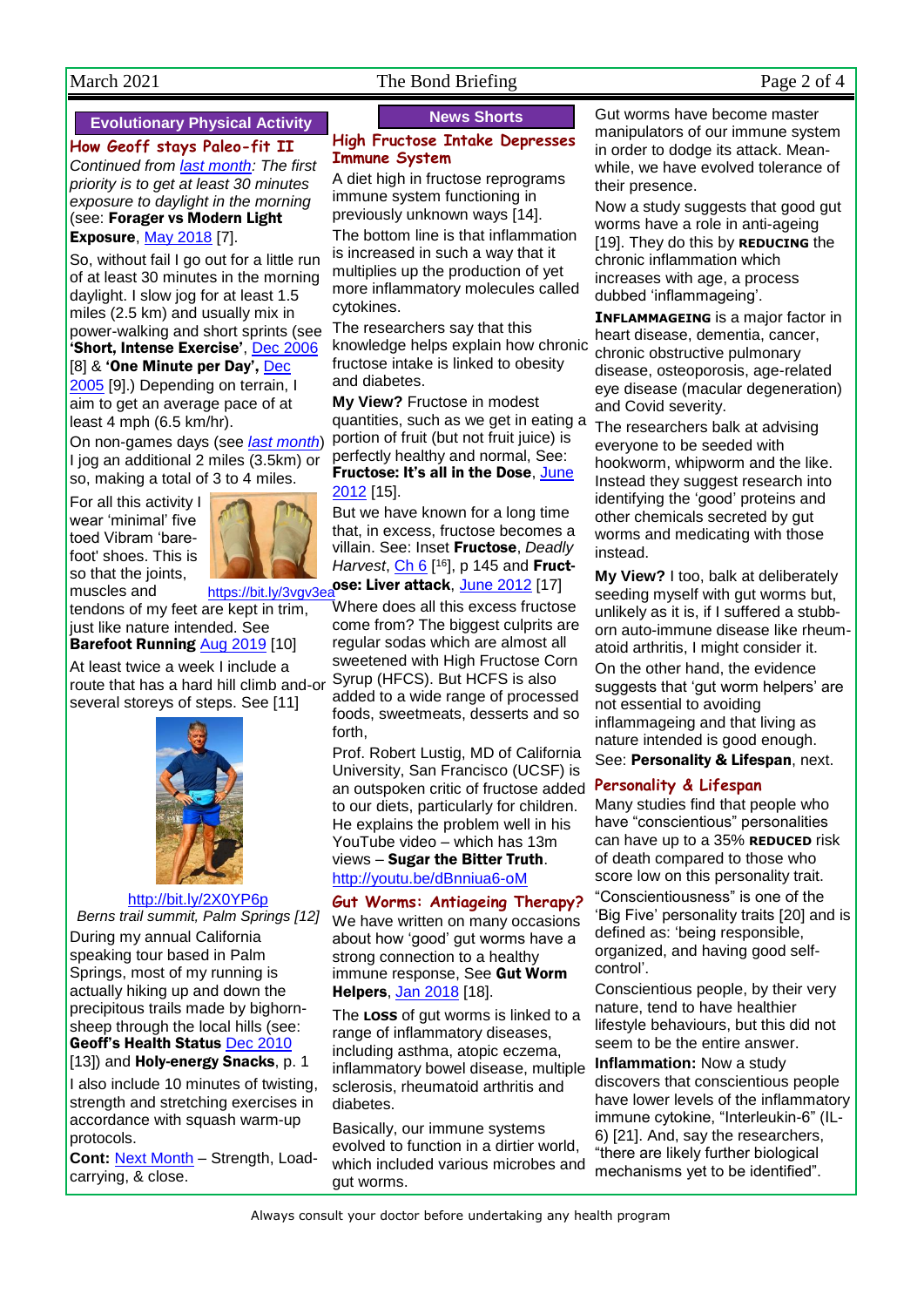# March 2021 The Bond Briefing Page 3 of 4

**My View?** There is not much you can do about the personality you are born with, see: Personality is in the Genes, [March 2016](http://www.naturaleater.com/newsletter-archive/NEWS-2016/NEWS-2016-03.pdf) [22]. And that seems to dictate, in part, your levels of inflammation through IL-6.

But, whatever your personality, you can still make the most of your lifeexpectancy by **LIVING** the way nature intended. It's just that some personalities will find it harder!

## **Outdoor life, low Breast Cancer**

A Danish study finds that women, who worked outdoors for 20 years or more had a 17% lower risk of breast cancer [23].

Say the researchers, "Outdoor workers are exposed to more sunlight, boosting their levels of vitamin D, which protects against cancer".

They observe that, in Denmark, most of the vitamin D would have been formed:

a) during the summer and,

b) during the middle hours of the day (10:00 to 15:00).

This exposure is enough to build up sufficient vitamin D stores in the body's tissues to last through the winter.

**My View?** The subjects worked out of doors in occupations like farming and horticulture. Such workers are not in the habit of using sunscreens.

Sunshine is essential human food! The link between sunshine starvation and cancers in general has been known for a long time and I have reported on this subject repeatedly. See: Sunshine Beats Cancer: Really, [Oct 2005](http://www.naturaleater.com/newsletter-archive/NEWS-2005/NEWS-2005-10.pdf) [24].

## **Fruit & Vegetable Protocol for Maximum Lifespan**

Compared to those who consumed two servings of fruit and vegetables per day, participants who consumed five servings a day of fruits and vegetable had a 13% lower risk of death from all causes; a 12% lower risk of death from cardiovascular disease, including heart disease and stroke; a 10% lower risk of death from cancer; and a 35% lower risk of death from respiratory disease, such as chronic obstructive pulmonary disease (COPD) [25].

**My View?** So far so good. But the study also found that: "starchy vegetables, such as peas and corn, fruit juices and potatoes were **NOT**  associated with reduced risk of death."

So, yes, we have to think Paleo when choosing our fruits and vegetables. Notably we should avoid the starchy and sugary ones. Fruit juices are a particularly insidious source of blood-sugar spikes.

## **Back to our Roots**

#### **Arabian Sands – Thesiger VII End of a world**

Thesiger carried out his explorations in 1946-1950 – within the lifetime of many of

us. Bahrain, Abu Dhabi and Dubai were just grindingly poor fishing villages with populations of a few thousand people each.

Slavery was rampant. Thesiger relates how, in the village of Hamasa, kidnapped Baluchi (from Pakistan], Arabs and Persians were sold for 1,000 – 1,500 rupees and, writes Thesiger: "For a young Negro even more". But Thesiger anticipated the massive changes coming with the discovery of oil.

No one laments the abolition of slavery, but within a couple of years, Thesiger began to see the oil companies rampaging over the Empty Quarter in massive, balloontyred, desert-going trucks where only a year or two earlier he had traveled in the only way possible – on a camel.

Of the Bedu, Thesiger writes: "I was humbled by those illiterate herdsmen who possessed in so much greater measure than me, generosity and courage, endurance, patience and light-hearted gallantry." But, he goes on: "I realized that the Bedu, with whom I had lived and traveled, were doomed."

He saw the proud, independent Bedu tribesmen seduced into a life of comparative material security working as day-laborers in the grubby shanty towns that grew up around the oil installations. Their wondrous desert survival skills of tracking, camel husbandry, hunting, foraging and remarkable wayfinding

(see: Male/Female Wayfinding Update, p 1) had become irrelevant.

### **By the Way**

#### **Climate Change & Megafauna Extinction**



*Mastodon* [26] <https://bit.ly/3gtggbO>

Before about 10,000 years ago, all the Earth's continents were populated with now-extinct megafauna like giant sloths, mammoths, giant kangaroos, mastodons and many more.

Their disappearance seems to coincide with migration of huntergatherers into their areas. However, I have always been sceptical of the view that humans were therefore responsible for wiping out these creatures.

After all, hunter-gatherers have cohabited for millions of years with African mega-fauna like the elephant, giraffe, rhinoceros and hippopotamus, without driving them to extinction.

Indeed it is hard to imagine that a small band of humans, surrounded by their vast territory of 200 square miles, could have much impact on the teeming wildlife there.

On the contrary, the average hunter focused his energies on much easier small-game such as warthogs, spring-hare, guinea-fowl and bustard. See: Men's Work, *Deadly Harvest*, [Chapter 1,](http://bit.ly/DH-1) page 16 [27]. Now a study finds that, in North America at least, the mega-fauna succumbed to climate change [28]. Their numbers fluctuated as the iceages came and went and a particularly sudden and deep cold snap, "The Younger Dryas", some 13,000 years ago, finished them off. See: Comet Strike Starts mini Iceage, [May 2017](http://www.naturaleater.com/newsletter-archive/NEWS-2017/NEWS-2017-05.pdf) [29].

Humans arrived in the Americas about the same time, but they were innocent bystanders: it is a case of 'correlation', not 'causation'.